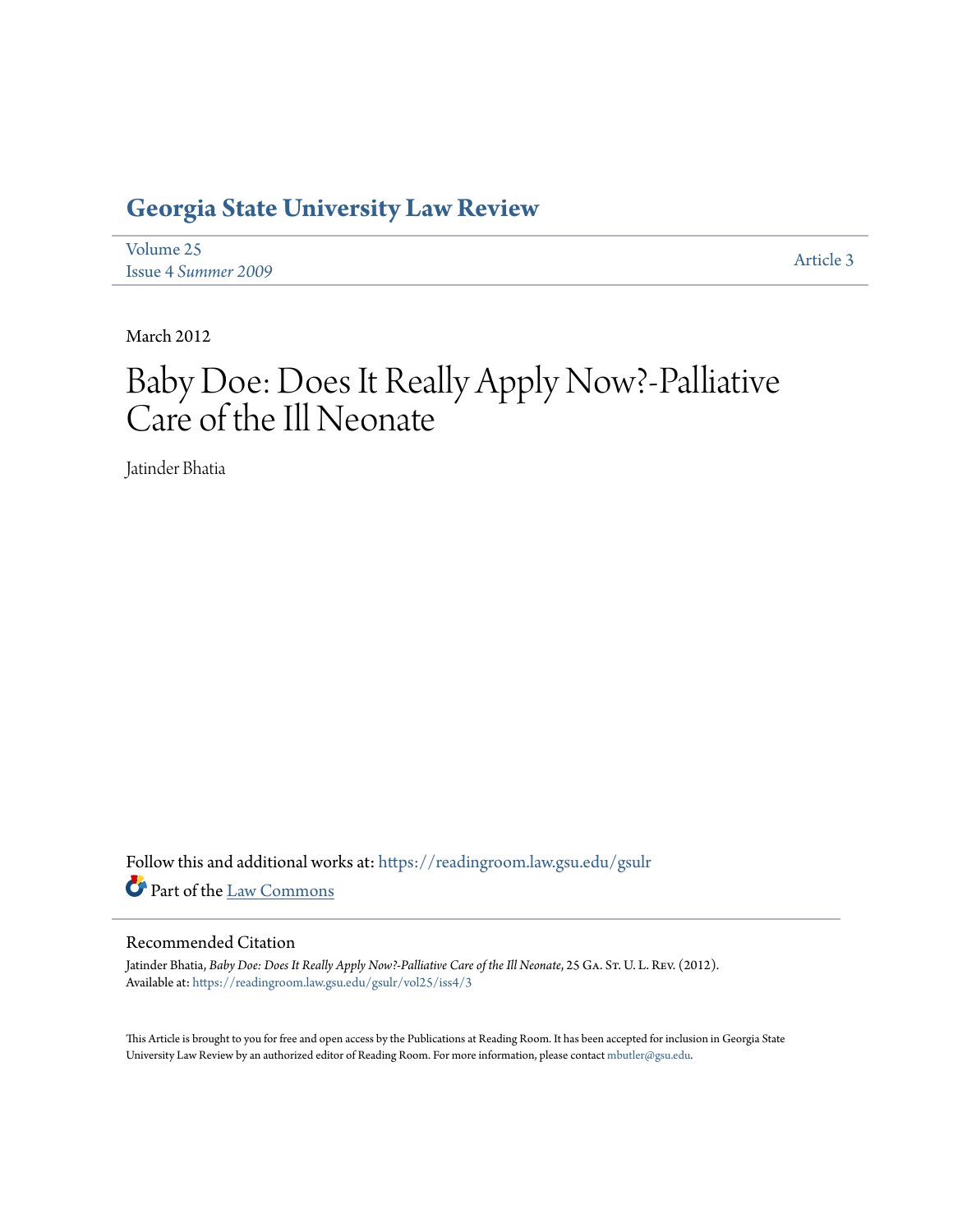## **BABY DOE: DOES IT REALLY APPLY NOW?-** BABY DOE: DOES IT REALLY APPLY NOW?- **PALLIATIVE CARE OF THE ILL NEONATE** PALLIATIVE CARE OF THE ILL NEONATE

## Jatinder Bhatia, M.D.<sup>\*</sup>

## **INTRODUCTION** INTRODUCTION

In December 1984, the Department of Health and Human Services published a proposed rule<sup>1</sup> implementing the Child Abuse Amendments of 1984, the so-called Baby Doe Rules.<sup>2</sup> These amendments mandate that, in order to qualify for federal funding, amendments mandate that, in order to qualify for federal funding, states have in place plans for reporting instances of medical neglect, a term which includes withholding of medically indicated treatment term which includes withholding of medically indicated treatment from disabled infants with life-threatening conditions.<sup>3</sup> "Withholding of medically indicated treatment" is defined **by** the statute as "the of medically indicated treatment" is defined by the statute as "the failure to respond to an infant's life-threatening conditions **by** failure to respond to an infant's life-threatening conditions by providing treatment **. .** which, in the treating physician's or providing treatment . . . which, in the treating physician's or physicians' *reasonable medical judgment,* will be most likely to be physicians' *reasonable medical judgment,* will most likely to be effective in ameliorating or correcting all such conditions," with effective in ameliorating or correcting all such conditions," with exceptions.<sup>4</sup> The proposed rulemaking explained:

The physician's 'reasonable medical judgment' concerning the The physician's 'reasonable medical judgment' concerning the medically indicated treatment must be one that would be made medically indicated treatment must be one that would be made by a reasonably prudent physician, knowledgeable about the case and the treatment possibilities with respect to the medical and the treatment possibilities with respect to the medical conditions involved. It is not to be based on subjective 'quality of life $^{\circ}$  or other abstract concepts.<sup>5</sup>

**<sup>\*</sup>** Professor and Chief, Section of Neonatology, Medical College of Georgia. • Professor and Chief, Section of Neonatology, Medical College of Georgia.

**<sup>1.</sup>** Child Abuse and Neglect Prevention and Treatment Program, 49 Fed. Reg. 48160 (proposed I. Child Abuse and Neglect Prevention and Treatment Program, 49 Fed. Reg. 48160 (proposed Dec. 10, 1984) (to be codified at 45 C.F.R. pt. 1340).

<sup>2.</sup> Pub. L. No. **98-457, 98** Stat. 1749 (codified as amended at 42 **U.S.C. §§** 5101-5106i **(2006)).** 2. Pub. L. No. 98-457, 98 Stat. 1749 (codified as amended at 42 U.S.C. §§ 5101-5106i (2006». These amendments to the Child Abuse Prevention and Treatment Act **(CAPTA),** 42 **U.S.C. §§ 5101-** These amendments to the Child Abuse Prevention and Treatment Act (CAPTA), 42 U.S.C. §§ 5101- **5107, 5118 (2006),** are informally known as the Baby Doe Amendments or Rules in reference to the 5107, 5118 (2006), are informally known as the Baby Doe Amendments or Rules in reference to the Indiana child whose death prompted the changes. Indiana child whose death prompted the changes.

**<sup>3.</sup>** 42 **U.S.C. §** 5106(a)(b)(2)(B) **(2006).** 3. 42 U.S.C. § 5106(a)(b)(2)(B) (2006).

*<sup>4.</sup> Id.* at **§ 5106g** (emphasis added). *4. Id.* at § 5106g (emphasis added).

**<sup>5.</sup>** Child Abuse and Neglect Prevention and Treatment Program, 49 Fed. Reg. at **48163.** 5. Child Abuse and Neglect Prevention and Treatment Program, 49 Fed. Reg. at 48163.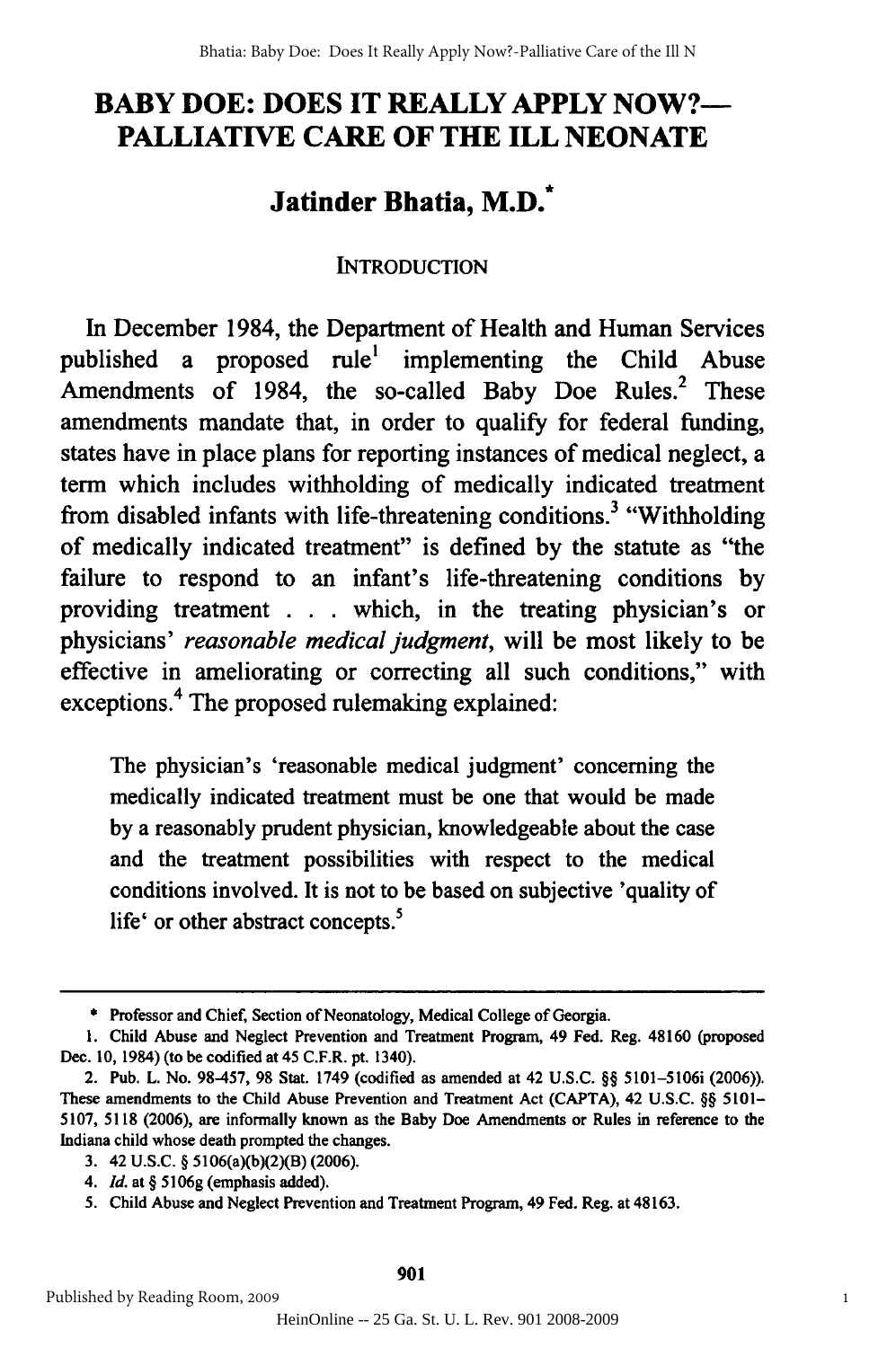## **GEORGIA STATE UNIVERSITY LAW REVIEW** 902 GEORGIA STATE UNIVERSITY LAW REVIEW (Vol. 25:4

This view was reiterated in the final rule published in April 1985.<sup>6</sup> The Baby Doe Rules ushered in a new era in the field of neonatalperinatal medicine by focusing national attention on the dilemma of perinatal medicine by focusing national attention on dilemma of withholding treatment from defective newborns. The Baby Doe Rules and their exceptions have been reviewed elsewhere. In this review, the issue of palliative care and barriers to the same will be discussed. the issue of palliative care and barriers to the same will be discussed.

## I. THE PROMISE OF PALLIATIVE CARE I. PROMISE OF PALLIATIVE CARE

While the Baby Doe Rules were designed to specifically address While the Baby Doe Rules were designed to specifically address withholding of care, their interpretations and ramifications have been withholding of care, their interpretations and ramifications have been quite different. For example, one commentator suggests: quite different. For example, one commentator suggests:

Your baby is born four months premature, weighs one pound and Your baby is born four months premature, weighs one pound and is deaf, blind and missing half its brain-a human thing that previously would have been allowed to die. But now a little previously would have been allowed to die. But now a little known law insists your doctor keep the baby alive. Miraculously, known law insists your doctor keep the baby alive. Miraculously, over the next six months, it survives operation after operation, all without painkillers. You love the child. It is yours. The without painkillers. You love the child. It is yours. The government that willed it alive says its crushing costs are yours government that willed it alive says its crushing costs are yours as well: hospitalization, day care, special education. Now as well: hospitalization, day care, special education. Now multiply your little miracle by the quarter of a million critically multiply your little miracle by the quarter of a million critically disabled children brought to life since the law was passed. The tittle [sic] miracle is yours. The shame is ours.<sup>7</sup>

It is "testimonials" such as this along with numerous others have led to misconceptions regarding true treatment goals, whether it be for an to misconceptions regarding true treatment goals, whether it be for an infant with multiple lethal congenital anomalies or a critically ill infant with multiple lethal congenital anomalies or a critically ill infant who has reached the point where a reasonable conclusion could infant who has reached the point where a reasonable conclusion could be that further treatment is futile. be that further treatment is futile.

**<sup>6.</sup>** Appendix to pt. 1340 of 45 C.F.R.; Child Abuse and Neglect Prevention and Treatment Program, 6. Appendix to pt. 1340 of 45 C.F.R.; Child Abuse and Neglect Prevention and Treatment Program, 50 Fed. Reg. 14878, 14889 (Apr. 15, 1985).

**<sup>7.</sup>** Mark Hunter, *Preemies: Baby Doe Law Creates Miracles-At a Cost,* Mar **9, 1998,** PEDIATRIC 7. Mark *Preemies: Baby Doe Law Creates Miracles-At a Cost,* Mar 9, 1998, PEDIATRIC SERVS., http://www.pediatricservices.com/prof/prof-01.htm.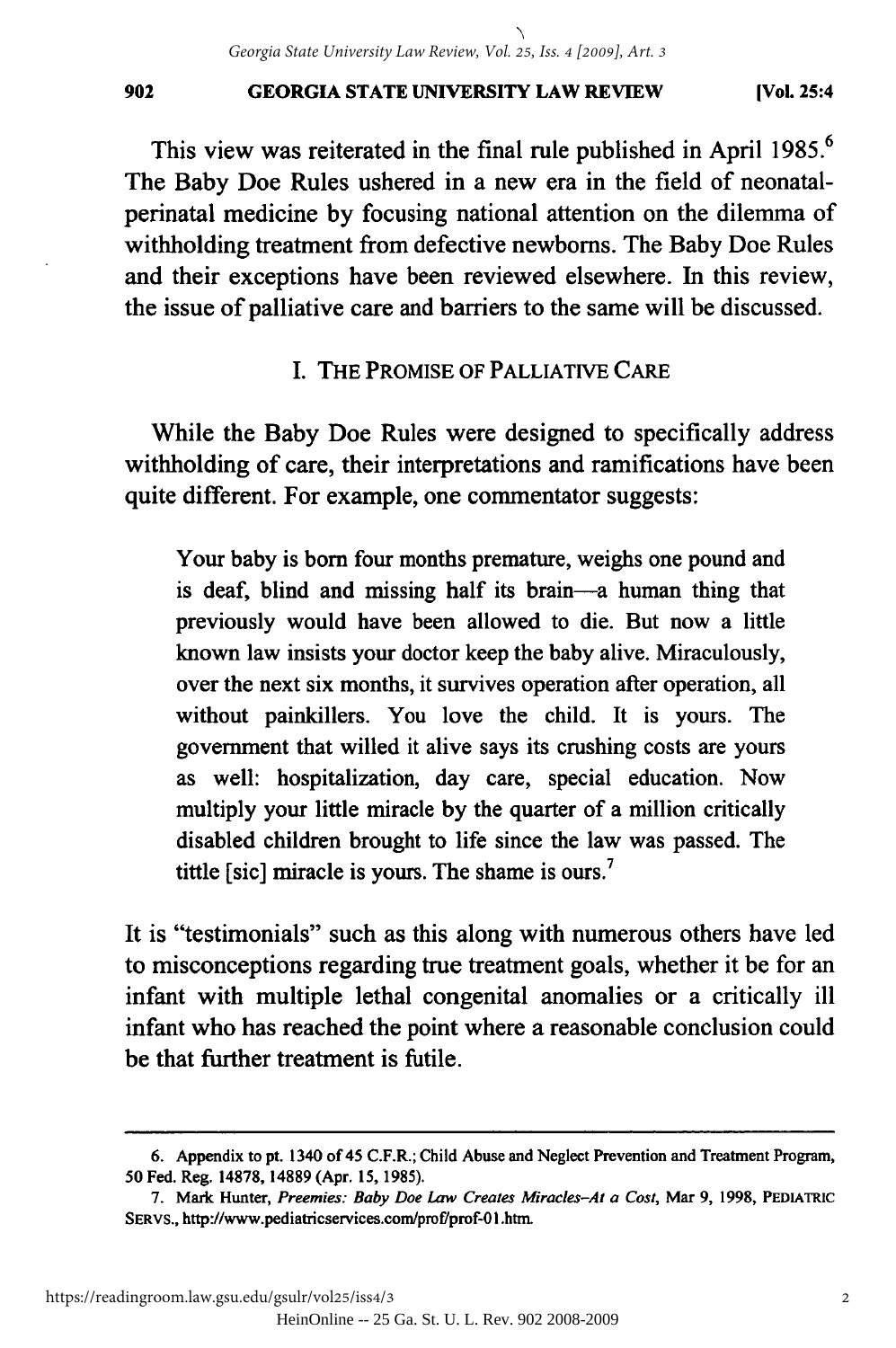#### **BABY DOE: DOES IT REALLY APPLY NOW?** 2009] BABY DOE: DOES IT REALLY APPLY NOW? 903 **20091**

With the increasing rate of preterm births in the United States and an approximate incidence of congenital anomalies of 20%, the practitioner is going to be faced both by an expected or unexpected practitioner is going to be faced both by an expected or unexpected fetal or neonatal death. $8$  In the case of an anomaly that may prove to be lethal, palliative care may be an option with the family being able to give an advance directive outlining their goals for perinatal care in to give an advance directive outlining their goals for perinatal care in conjunction with obstetrics and neonatal caregivers.

The best interest of an infant is generally the one acceptable criterion by which to arrive at a treatment decision. One line of argument is that a newborn cannot be said to have an interest in its own existence.<sup>9</sup> In the current era of family-centered care, family interests need to be considered. However, family interests are not considered unless it is for the effect that these interests have on the interest of the patient. As stated by Stevenson and Goldworth,<sup>10</sup> there is no past history and the family as surrogates cannot provide a substitute judgment. Further, it is unrealistic to expect that the family can choose for the infant without choosing for themselves.<sup>11</sup> Pregnancy demands dual goals to establish care for both the fetus and Pregnancy demands dual goals to establish care for both the fetus and the mother. This relationship raises complex issues about best interest of fetal and maternal health, especially if it is the mother who has to make decisions about fetal care. make decisions about fetal care.

Thus, palliative care, which is defined as the active total approach Thus, palliative care, which is defined as the active total approach to care and embraces physical, emotional, and spiritual elements, to care and embraces physical, emotional, and spiritual elements, becomes of great importance in the field of neonatal-perinatal becomes of great importance in the field of neonatal-perinatal medicine. It focuses on enhancement of the quality of life for the medicine. It focuses on enhancement of the quality of life for the child, support for the family, and the management of respite care through death and bereavement.<sup>12</sup>

Published by Reading Room, 2009

<sup>8.</sup> Joyce A. Martin et al., Annual Summary of Vital Statistics-2003, 115 PEDIATRICS 619, 628 (2005). (2005).

<sup>9.</sup> Howard Brody, Commentary, *Contested Terrain: In the Best Interests of...* , **HASTINGS** CENTER 9. Howard Brody, Commentary, *Contested Terrain: In the Best Interests of .* .. , HASTINGS CENTER REP., Dec. 1988, at 37, 37-38. REp., 1988, at 37, 37-38.

<sup>10.</sup> David K. Stevenson & Amnon Goldworth, *Ethical Dilemmas in the Delivery Room,* 22 10. David K. Stevenson & Amnon Goldworth, *Ethical Dilemmas in the Delivery Room,* 22 **SEMINARS IN PERINATOLOGY 198,** 202 **(1988).** SEMINARS IN PERINATOLOGY 198, 202 (1988).

**<sup>11.</sup>** Nancy K. Rhoden, *Litigating Life and Death,* 102 HARv. L. REV. 375, 406 (1988); J. Chris 11. Nancy K. Rhoden, *Litigating Life and Death,* 102 MARv. L. REv. 375,406 (1988); J. Chris Hackler **&** F. Charles Hiller, *Family Consent to Orders Not to Resuscitate: Reconsidering Hospital* Hackler & F. Charles Hiller, *Family Consent to Orders Not to Resuscitate: Reconsidering Hospital Policy,* 264 **J.** AM. MED. ASS'N **1281, 1283** (1990). *Policy,* 264 J. AM. MED. AsS'N 1281, 1283 (1990).

<sup>12.</sup> Steven R. Leuthner, *Fetal Palliative Care,* **31 CLINICS IN PERINATOLoGY** 649, 658-61 (2004). 12. Steven R. Leuthner, *Fetal Palliative Care,* 31 CLINICS IN PERINATOLOGY 649, 658-61 (2004).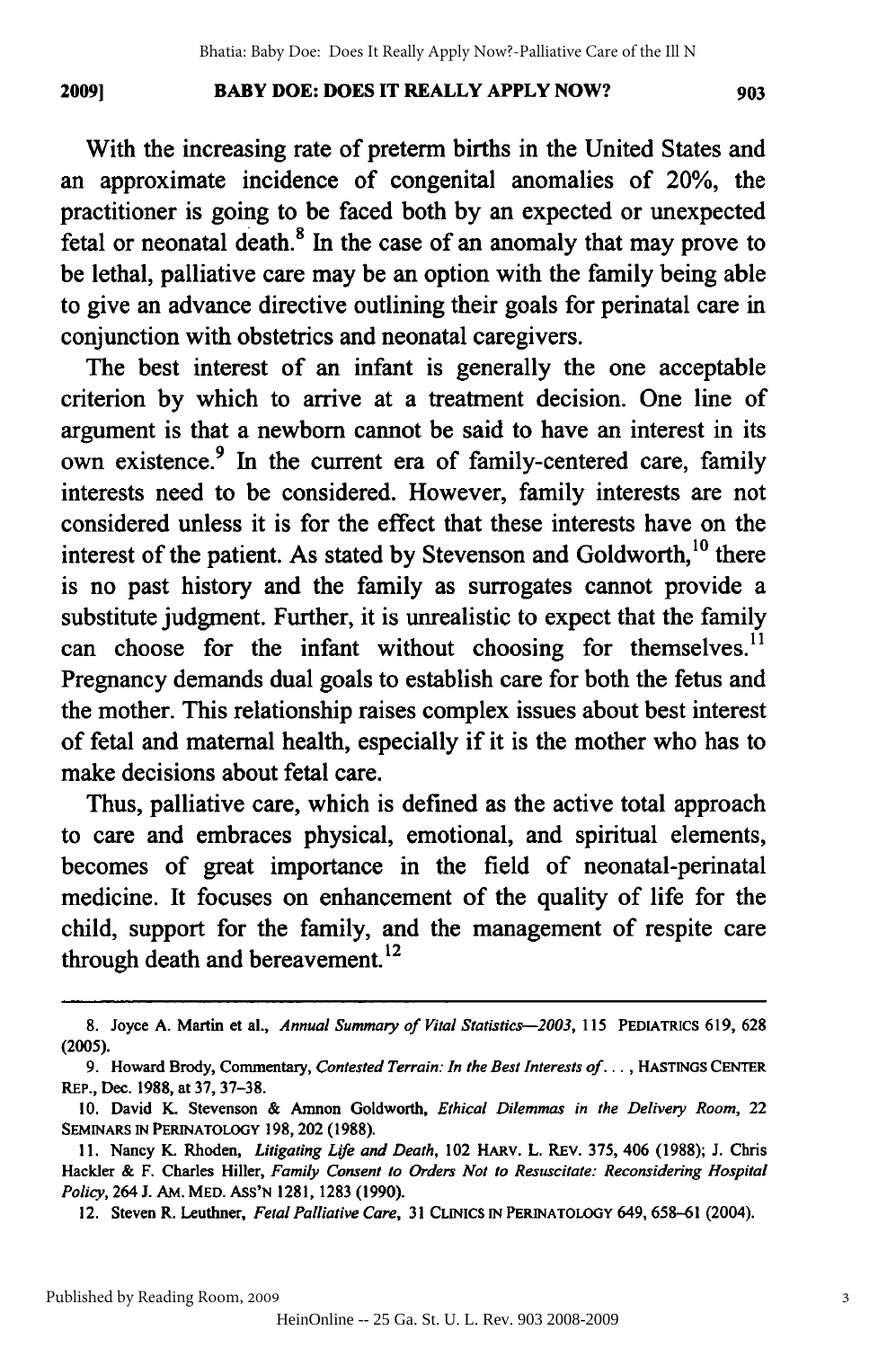### **GEORGIA STATE** UNIVERSITY LAW REVIEW 904 GEORGIA STATE UNIVERSITY REVIEW (VoL 25:4

## II. IMPLEMENTING PALLIATIVE CARE 1N THE NEONATAL CONTEXT II. IMPLEMENTING PALLIATNE CARE IN THE NEONATAL CONTEXT

As stated in a previous publication, palliative care should be As stated in a previous publication, palliative care should be considered in three general categories:<sup>13</sup> [1] neonates at the limit of viability, [2] neonates with lethal congenital anomalies, and [3] viability, [2] neonates lethal congenital anomalies, and [3] neonates with serious medical and surgical conditions unresponsive neonates with serious medical surgical conditions unresponsive to maximal therapy.<sup>14</sup> The concept of withholding versus withdrawing of care should be understood and communicated both with the caregiving team and the family. Decisions to provide with the caregiving team and the family. Decisions to provide palliative care should revolve around diagnosis, prognosis, and the palliative care should revolve around diagnosis, prognosis, and the degree of certainty of both. This should include consultation with all appropriate medical personnel as well as clergy if so involved. appropriate medical personnel as well as clergy if so involved.

Considerations of diagnostic and prognostic certainty: **15** Considerations of diagnostic and prognostic certainty: 15

| Diagnosis and prognosis certain      | Trisomy 13, 15, 18, anencephaly,<br>complex congenital heart disease,<br>renal agenesis/dysgensis                                                            |
|--------------------------------------|--------------------------------------------------------------------------------------------------------------------------------------------------------------|
| Diagnosis and prognosis<br>uncertain | Dwarfism, severe and prolonged<br>oligohydramnios, hydranencephaly,<br>extreme prematurity <22-23 weeks                                                      |
| Prognosis uncertain                  | Mild oligohydramnios including<br>prolonged rupture of membranes,<br>hypoplastic left heart syndrome,<br>multiple anomalies, diaphragmatic<br>hernia, severe |

**If** the prognosis is poor, indicating death, palliative care can begin If the prognosis is poor, indicating death, palliative care can begin in the delivery room and, one hopes, after dialog with parents before in the delivery room and, one hopes, after dialog with parents before the event. Pain, dignity, warmth and privacy should be assured. Even the event. Pain, dignity, warmth and privacy should be assured. Even

**<sup>13.</sup>** Id.at650-51. *13. Id.* at 650--51.

<sup>14.</sup> Brian **S.** Carter & Jatinder Bhatia, *ComfortlPalliative Care Guidelines for Neonatal Practice:* 14. Brian S. Carter & latinder *Comfort/Palliative Care Guidelines for Neonatal Practice: Development and Implementation in an Academic Medical Center,* 21 **J. OF PERINATOLOGY 279, 282-83** *Development and Implementation* in *an Academic Medical Center,* 21 J. OF PERINATOLOGY 279, 282-83 (2001); Anita Catlin & Brian Carter, Creation of a Neonatal End-of-Life Palliative Care Protocol, 22 J. **OF PERINATOLOGY 184, 187** (2002). OF PERINA TO LOGY 184, 187 (2002).

**<sup>15.</sup>** Jatinder Bhatia, *Palliative Care in the Fetus and Newborn,* **26 J. PERINATOLOGY** S24, **S25** 15. Jatinder Bhatia, *Palliative Care* in *the Fetus and Newborn,* 26 J. PERINATOLOGY S24, S25 **(2006);** *see also Leuthner, supra* note 12, at **652.** *(2006); see also* Leuthner, *supra* note 12, at 652.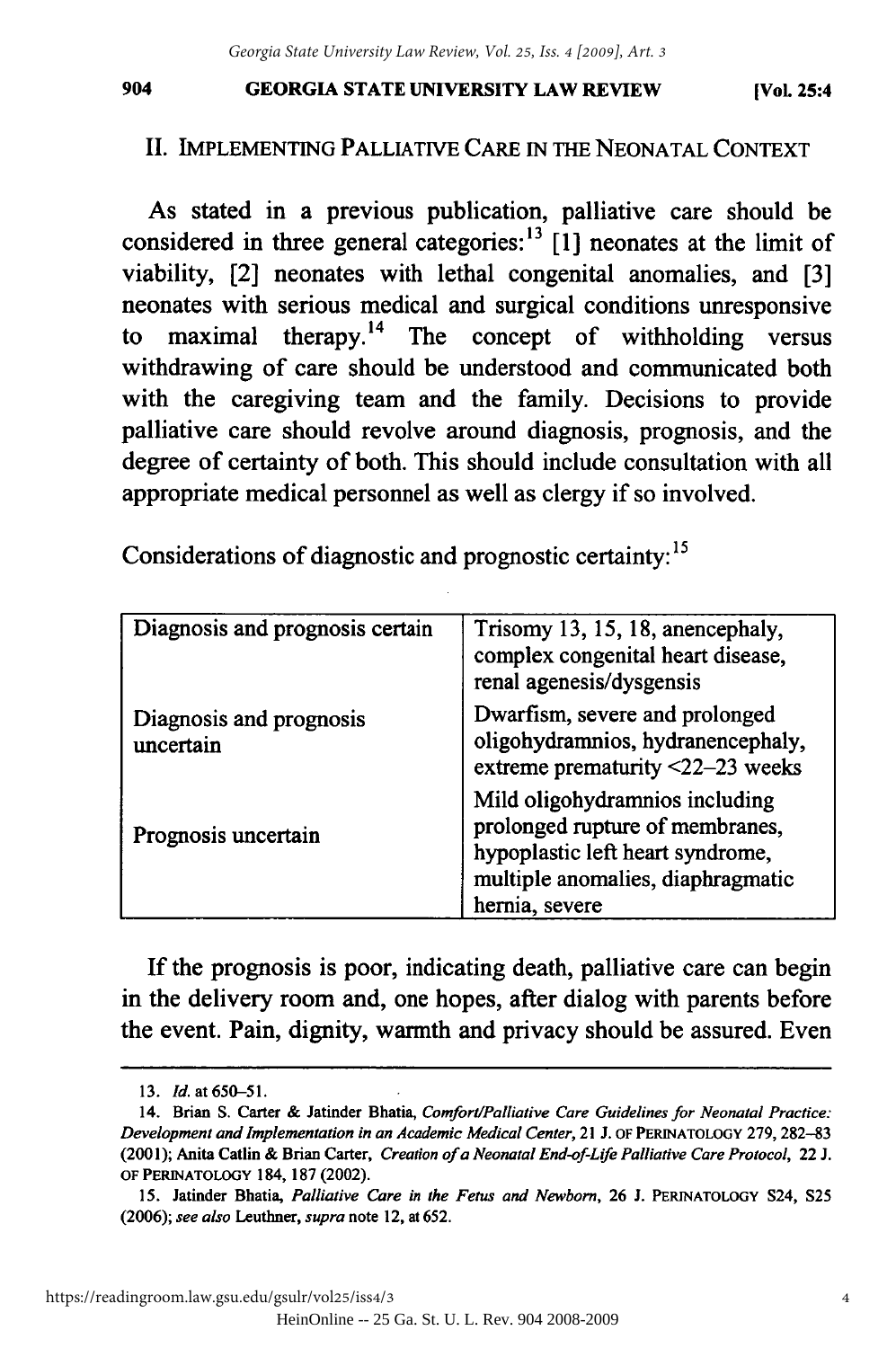#### 2009] **BABY DOE: DOES IT REALLY APPLY NOW?** 905 **2009]**

if the diagnosis is not confirmed (for example, a fetus with if the diagnosis is not confirmed (for example, a fetus with oligohydramnios where lung immaturity/hypoplasia is suspected), oligohydramnios where lung immaturity/hypoplasia is suspected), dialog can continue to include discussion that tests may be conducted to verify the initial diagnosis, and, if confirmed, palliative care can to verify the initial diagnosis, and, if confirmed, palliative care can continue. In this case, delivery room assessment followed by an appropriate plan of care needs to be decided. This plan may include appropriate plan of care needs to be decided. This plan may include admission to the intensive care unit, invasive and non-invasive admission to the intensive care unit, invasive and non-invasive diagnostic testing, and, if the combined information and clinical diagnostic testing, and, if the combined information and clinical judgment deems ongoing care to be futile, discussion with all parties judgment deems ongoing care to be futile, discussion with all parties needs to ensue in order to chart a path of care. needs to ensue in order to chart a path of care.

Where the problem becomes complicated is when there is an uncertain prognosis: for example, a fetus with hypoplastic left heart uncertain prognosis: for example, a fetus with hypoplastic left heart syndrome. Couple this with the mother's being a teenager with poor syndrome. Couple this with the mother's being a teenager with poor family support. Explaining to this family dyad that the infant may family support. Explaining to this family dyad that the infant may require three major surgical procedures, each with particular survival require three major surgical procedures, each with particular survival statistics, becomes a major hurdle in decision-making. Further, if the statistics, becomes a major hurdle in decision-making. Further, if the mother or family has to move to another city or state to receive this mother or family has to move to another city or state to receive this care and spend prolonged periods of time there, issues about the initial uncertain prognosis start to arise. The burden of therapy versus initial uncertain prognosis start to arise. The burden of therapy versus its possible benefits needs to be considered, and even though its possible benefits needs to be considered, and even though controversial in terms of the Baby Doe Rules, quality of life needs to controversial in terms of the Baby Doe Rules, quality of life needs to be considered. be considered.

The problem gets even more complicated when decisions have to The problem gets even more complicated when decisions have to be made regarding palliative care or intensive care based on delivery be made regarding palliative care or intensive care based on delivery room assessment of gestational age. The golden question is: *How* room assessment of gestational age. The golden question is: *How small is too small?* Published guidelines provide a loophole to *small is too small?* Published guidelines provide a loophole to override a parental decision and reverse a decision to provide palliative care, and proceed with resuscitation and intensive care.<sup>16</sup> palliative care, and proceed with resuscitation and intensive care. <sup>16</sup> How certain are we? Gestational age by obstetric dating is more How certain are we? Gestational age by obstetric dating is more accurate than the estimation of gestational age from physical and accurate than the estimation of gestational age from physical and

<sup>16.</sup> Leuthner, *supra* note 12, at 650-55; Carter & Bhatia, *supra* note 14, at 279; Catlin & Carter, supra note 14, at 184; Hugh MacDonald, Perinatal Care at the Threshold of Viability, 110 PEDIATRICS 1024 (2002). *See generally* Naveed Hussain & Ted **S.** Rosenkrantz, *Ethical Considerations in the* 1024 *generally* Hussain & Ted S. Rosenkrantz, *Ethical Considerations in the*  Management of Infants Born at Extremely Low Gestational Age, 27 SEMINARS IN PERINATOLOGY 458 **(2003).** (2003).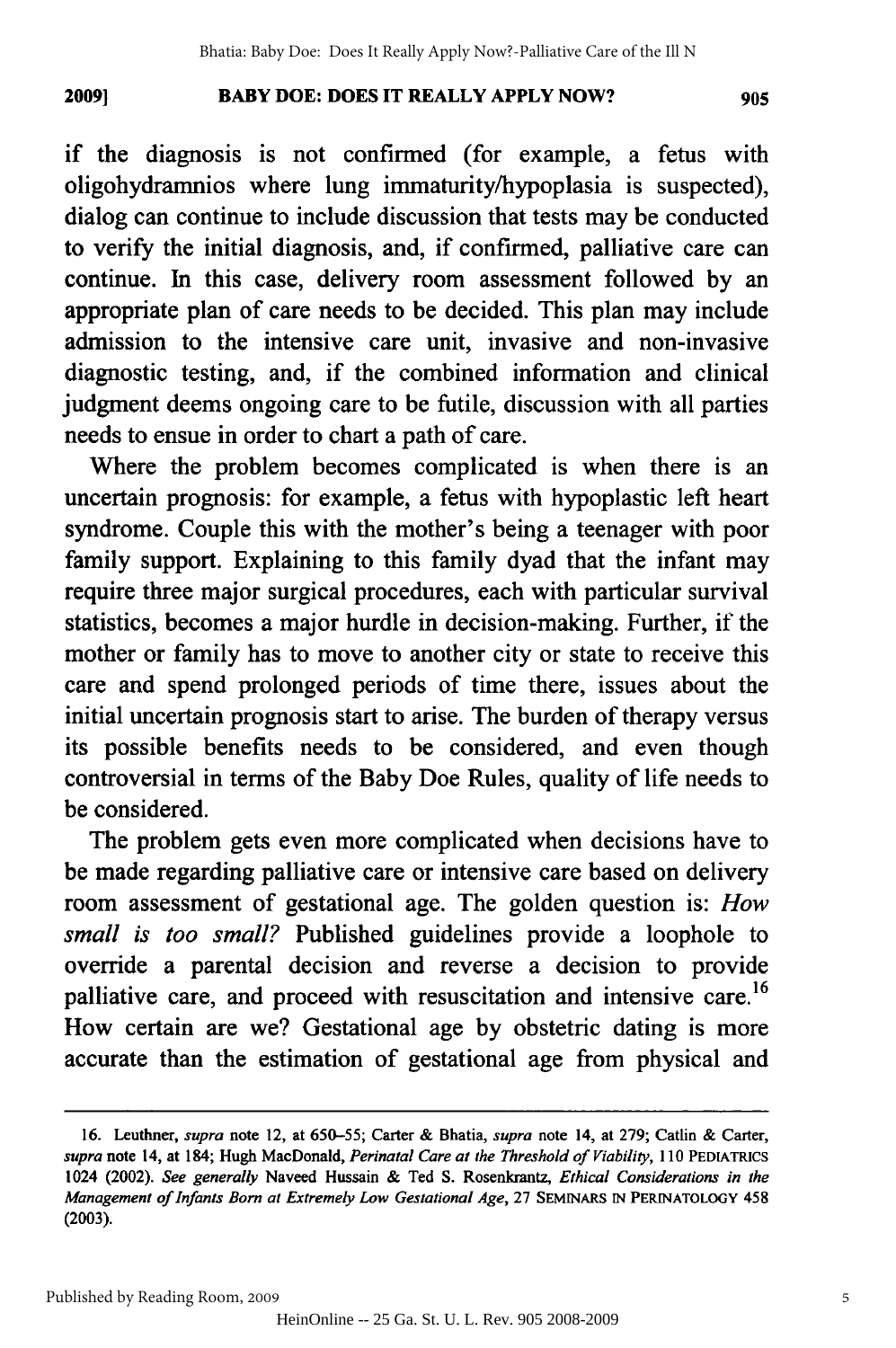## **GEORGIA STATE UNIVERSITY LAW REVIEW** 906 GEORGIA STATE UNIVERSITY LAW REVIEW (Vol. 25:4

neurological criteria.<sup>17</sup> Moreover, due to the subjectivity of some of the criteria and the excitement of the delivery room, confusion could lead to more aggressive resuscitation only to have later clinical lead to more aggressive resuscitation only to have later clinical deterioration warrant a change to palliative care or withdrawal of care. "If based on all clinical evidence it is not in the best interest of the infant to undergo aggressive resuscitation and palliative care has the infant to undergo aggressive resuscitation and palliative care has been discussed, one needs to ask the question: Just because I can, been discussed, one needs to ask the question: Just because I can, should I?"<sup>18</sup> As early as 1984, Dunn and Stirrat<sup>19</sup> proposed the limit of twenty-two weeks gestation or 500 grams for reporting perinatal of twenty-two weeks gestation or 500 grams for reporting perinatal statistics. Although survival of the extremely low birth weight infant statistics. Although survival of the extremely low birth weight infant has improved, accompanying morbidities, including blindness and has improved, accompanying morbidities, including blindness and deafness, suggest that survival should be linked to quality of life.<sup>20</sup> Additionally, data have demonstrated that the improved technology Additionally, data have demonstrated that the improved technology and advances in treatment have not improved survival at the lower and advances in treatment have not improved survival at the lower limits of viability, twenty-two weeks.<sup>21</sup>

Regardless of survival rates in different units and countries, there remains significant variability in physicians' attitudes towards remains significant variability in physicians' attitudes towards resuscitation at the limits of viability. In one study, at twenty-three weeks, 90% of neonatologists considered treatment to be of uncertain weeks, 90% of neonatologists considered treatment to be of uncertain benefit; about half held the same view at twenty-four weeks.<sup>22</sup> Before twenty-three weeks, 84% felt that treatment was futile, while at twenty-five weeks,  $84\%$  felt that it was beneficial.<sup>23</sup> Of concern is that when benefits of resuscitation were considered uncertain, all of the respondents reported that they would resuscitate at parental the respondents reported that they would resuscitate at parental request, most if parents were unsure.<sup>24</sup> On the other hand, 24% would

**<sup>17.</sup> SONOGRAPHY IN OBSTETRICS AND GYNECOLOGY: PRINCIPLES AND PRACTICE 137-39** (Arthur **C.** 17. SONOGRAPHY IN OBSTETRICS AND GYNECOLOGY: PRINCIPLES AND PRACfICE 137-39 (Arthur C. Fleischner et al. eds., Appleton and Lange 5th ed. **1996);** see generally Michael **A.** Kohn, Caroline L. al. eds., Lange 5th ed. 1996); *see generally* Michael A. Kohn, Caroline L. Vosti, Dennis Lezotte, **&** Richard H. Jones, Optimal *Gestational Age and Birth-Weight Cutoffs to* Vosti, Dennis Lezotte, & Richard H. Jones, *Optimal Gestational Age and Birth-Weight Cutoffs to Predict Neonatal Morbidity,* 20 MED. **DECISION MAKING** 369 (2000). *Predict Neonatal Morbidity,* 20 MED. DECISION MAKING (2000). 18. Bhatia, *supra* note 15, at S24, S25.

**<sup>18.</sup>** Bhatia, *supra* note **15,** at S24, **S25.**

**<sup>19.</sup>** Peter M. Dunn **&** Gordon M. Stirrat, *Capable of Being Born Alive?* **I** THE **LANCET** 553 (1984). 19. M. Dunn & Gordon M. Stirrat, *Capable of Being BomAlive?* I THE LANCET 553 (1984).

<sup>20.</sup> *See generally* Janet M. Rennie, *Perinatal Management at the Lower Margin of Viability,* 74 *20. See generally* Janet M. Rennie, *Perinatal Management at the Lower Margin of Viability, 74*  **ARCHIVES OF DISEASE IN CHILDHOOD** F214 **(1996).** ARCHIVES OF DISEASE IN CHILDHOOD F214 (1996).<br>21. Hussain & Rosenkrantz, *supra* note 16, at 458.

<sup>22.</sup> Jehanna M. Peerzada, Douglas K. Richardson & Jeffrey P. Burns, *Delivery Room Decision-Making at the Threshold of Viability,* 145 **J. PEDIATRICS** 492, 497 (2004). *Making at the Threshold of Viability,* 145 J. PEDIATRICS 492, 497 (2004).

**<sup>23.</sup> Id.** at 492. *23. Id.* at 492.

<sup>24.</sup> **Id** at 494. *24. Id.* at 494.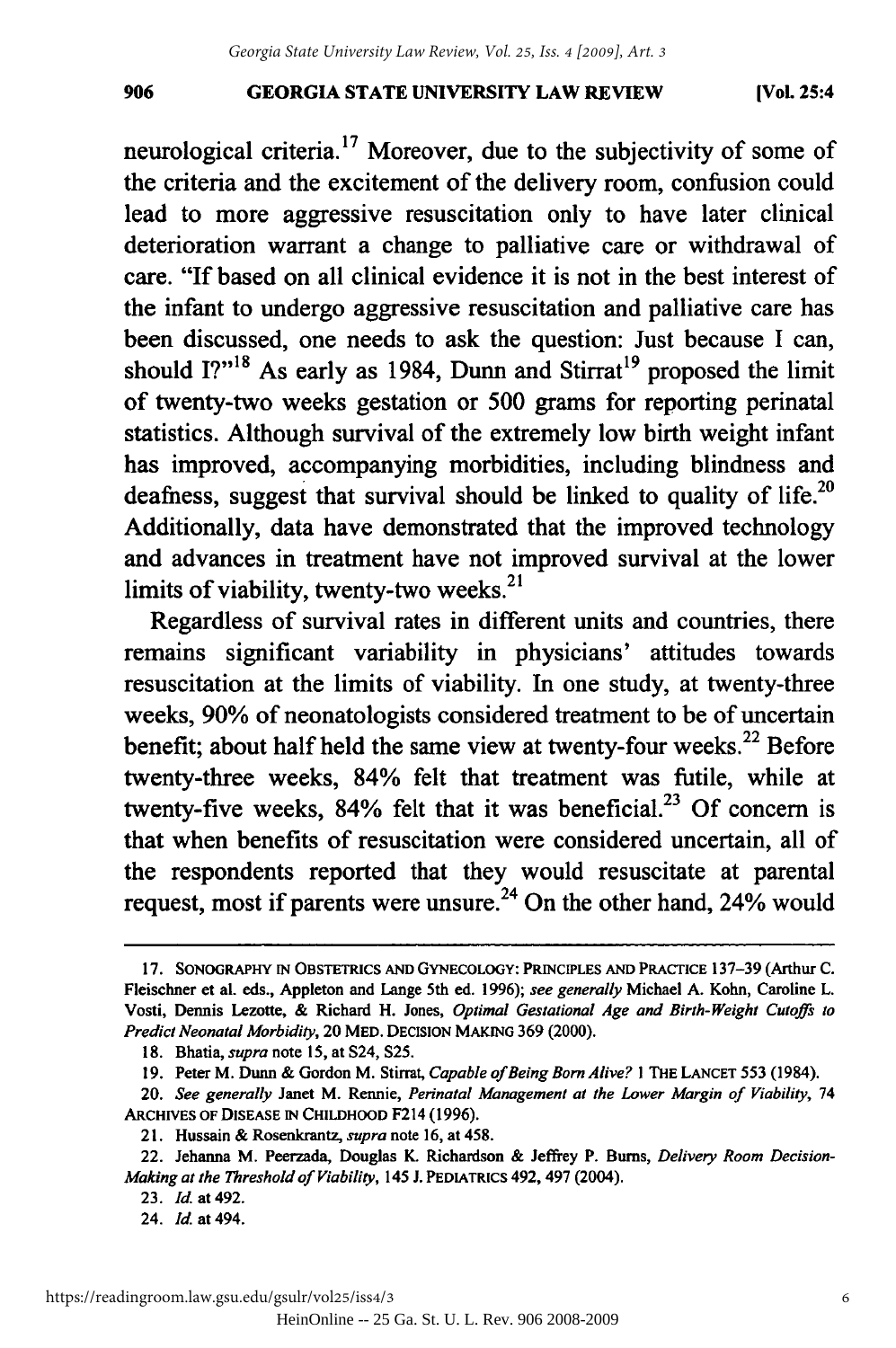#### 2009] **BABY DOE: DOES IT REALLY APPLY NOW?** 907 **20091**

override parental wishes if they requested no intervention.<sup>25</sup> This discrepancy goes against the general consensus that parents should be discrepancy goes against the general consensus that parents should be involved in decision-making. Stevenson and Goldworth go into involved in decision-making. Stevenson and Goldworth go into details about futile treatment that will not be discussed here.<sup>26</sup>

Even if one were able to make appropriate decisions, one cannot Even if one were able to make appropriate decisions, one cannot predict long-term sequelae in the delivery room. The decision to predict long-term sequelae in the delivery room. The decision to proceed with treatment at the border of viability brings with it a high proceed with treatment at the border of viability brings with it a high probability of great expense and emotional burden for the parents if probability of great expense and emotional burden for the parents if the infant survives. Although the survival rate for infants from 22-25 weeks of gestation increases with each additional week, $27$  the incidence of moderate or severe neurodevelopmental' disability in incidence of moderate or severe neurodevelopmental" disability in survivors at 18-30 months is high, 30-50%, and does not appear to survivors at 18-30 months is high, 30-50%, and does not appear to decrease over the three-week gestation period.<sup>28</sup> Further, if we consider withdrawing care when efforts are futile, then what is the consider withdrawing care when efforts are futile, then what is the difference between making such a decision before birth? Therefore, difference between making such a decision before birth? Therefore, given that predictions of survival can never be absolute, prenatal given that predictions of survival can never be absolute, prenatal consultation allows a certain degree of certainty, and it appears consultation allows certain degree of certainty, and it appears reasonable for physicians and parents to make a decision for reasonable for physicians and parents to make a decision for palliative care before the birth of the child. palliative care before the birth of the child.

Byrne and Goldsmith have recently published evidence-based Byrne and Goldsmith have recently published evidence-based suggested practice: <sup>29</sup> suggested practice:<sup>29</sup>

\* Gestation, birth weight or anomalies associated with almost • Gestation, birth weight or anomalies associated with almost certain death or very high morbidity: resuscitation not indicated certain death or very high morbidity: resuscitation not indicated

\* High rate of survival and acceptable societal risk of morbidity: • High rate of survival and acceptable societal risk of morbidity: always resuscitate always resuscitate

**0** Outcome indeterminate regardless of resources: parental • Outcome indeterminate regardless of resources: parental wishes or choice wishes or choice

<sup>25.</sup> *Id* at 497. *25. Id.* at 497.

<sup>26.</sup> *See generally* Stevenson **&** Goldworth, *supra* note 10. *26. See generally* & Goldworth, *supra* note 10.

<sup>27.</sup> James A. Lemons et al., *Very Low Birth Weight Outcomes of the National Institute of Child Health and Human Developmental Neonatal Research Network, January 1995 through December 1996, Health and Human Developmental Neonatal Research Network, January 1995 through December 1996,*  **107 PEDIATRICS e1** (2001). 107 PEDIATRICS el (2001).

**<sup>28.</sup>** MacDonald, *supra* note **16,** at 1024. 28. *supra* note 16, at 1024.

<sup>29.</sup> See generally Steven Byrne & Jay P. Goldsmith, Non-Resuscitation and Discontinuation of *Resuscitation,* **33 CLINICS IN PERINATOLOGY 197 (2006).** *Resuscitation,* 33 CLINICS IN PERINATOLOGY 197 (2006).